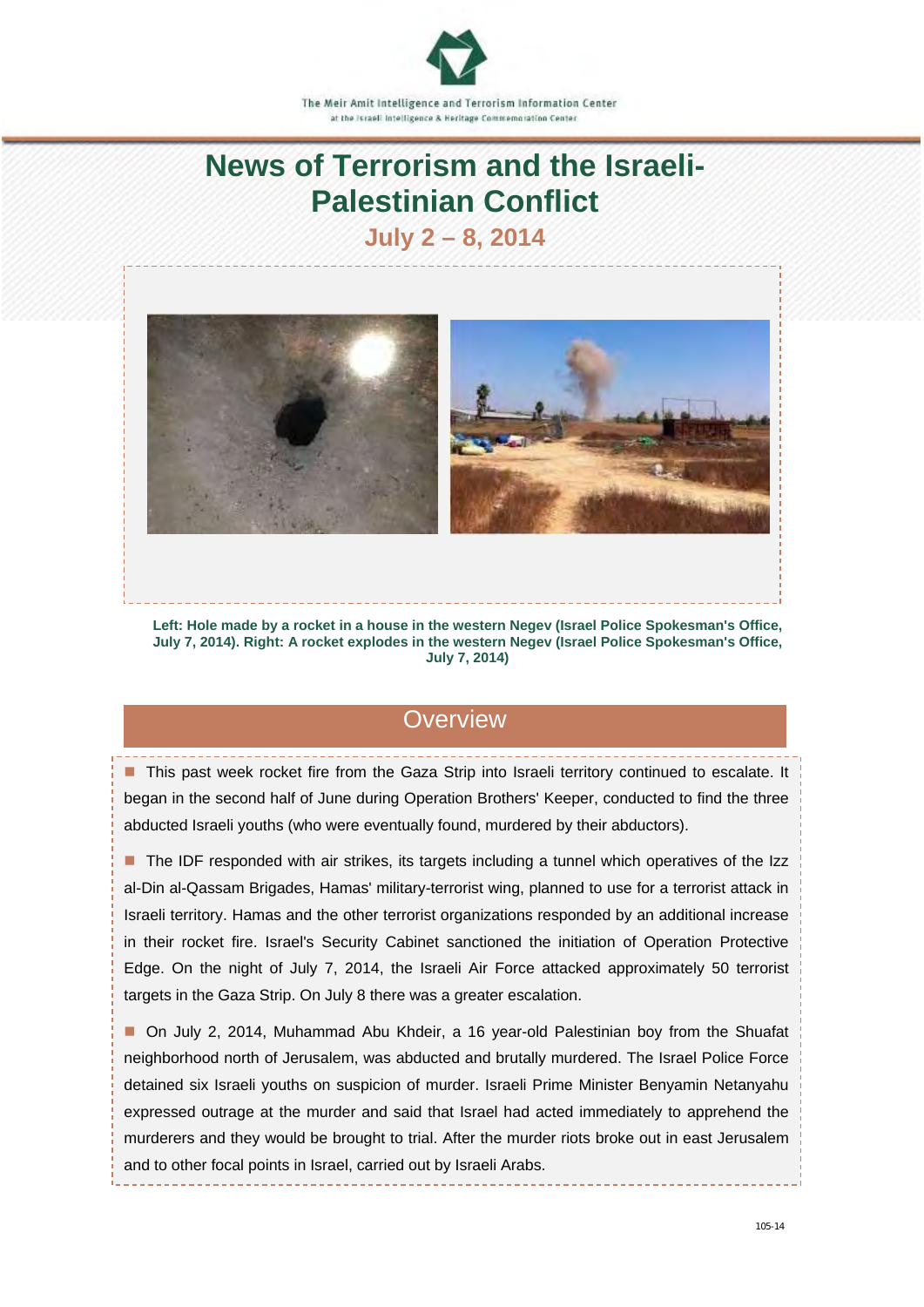## Operation Protective Edge (as of noon, July 8)

 **Since the second half of June 2014**, when Operation Brothers' Keeper began, **the terrorist organizations operating in the Gaza Strip, including Hamas, have bombarded Israel with intensive rocket fire**. The rocket fire, **the most extensive since Operation Pillar of Defense** (November 2012), increased significantly after July 7, when Israeli Air Force (IAF) aircraft attacked a Hamas tunnel used for terrorist purposes. The Izz al-Din al-Qassam Brigades, Hamas' military-terrorist wing, planned to use the tunnel to carry out an attack inside Israel (IDF Spokesman, July 7, 2014). Six Hamas terrorist operatives who were in the tunnel at the time of the attack were killed.<sup>1</sup> Hamas threatened revenge and the rocket fire attacking Israel increased on June 8.



**A Hamas terrorist tunnel extending from the Gaza Strip into Israel, discovered in March 2014 (IDF Spokesman, March 21, 2014).** 

-

 $<sup>1</sup>$  In addition to stockpiling rockets and mortar shells for attacks on Israel, Hamas has created a network of</sup> underground tunnels throughout the Gaza Strip for terrorist purposes. One such tunnel was used for the abduction of Gilad Shalit. There has been a growing awareness in Israel of the existence of the tunnels since Operation Pillar of Defense (November 2012). In 2013 three terrorist tunnels were discovered near the border security fence. Another one, which had been dug into Israeli territory, was discovered in the southern Gaza Strip in 2014. An Israeli intelligence officer serving near the border with the Gaza Strip said the tunnels were a "strategic weapon" for Hamas. They were constructed to be used for abducting Israeli civilians and/or soldiers, infiltrating into Israeli communities near the Gaza Strip and killing Israelis (IDF Spokesman, July 8, 2014).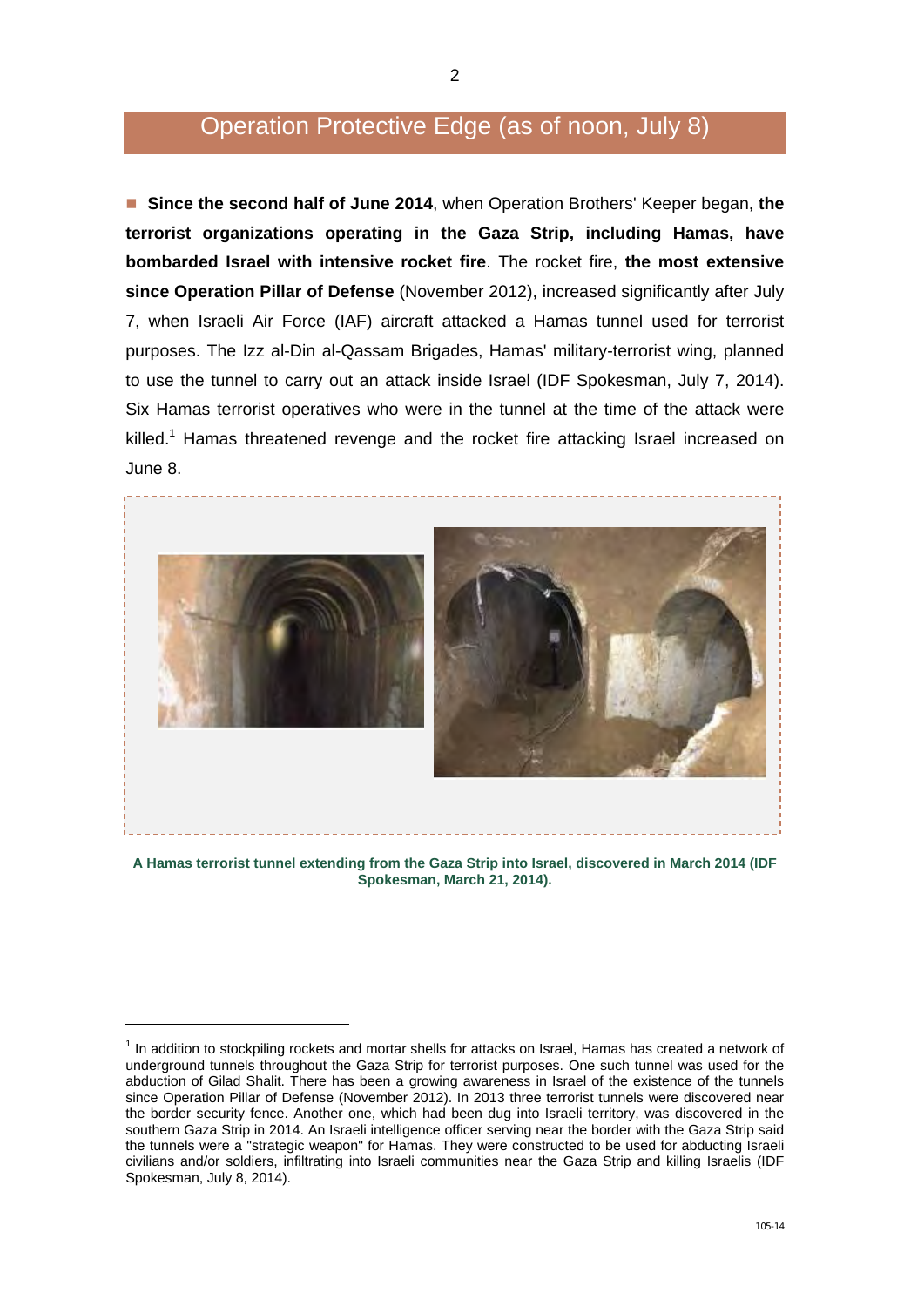As a result of the continuous massive rocket fire attacking Israel's south, on July 7, 2014, the Security Cabinet voted to sanction Operation Protective Edge. On the night of July 7, 2014, approximately 50 terrorist targets in the Gaza Strip were struck. The Israeli strikes and the terrorist organizations' rocket fire continued on the morning of July 8, 2014.



**Notice issued by Hamas' military-terrorist wing with pictures of the six terrorist operatives from Rafah, whom Hamas claimed were killed in an IAF strike on July 7, 2014. Left to right: Juma Abu Shalouf, Ibrahim Abadin, Abdul-Rahman al-Zamili, Mustafa Abu Mur, Khaled Abu Mur and Ibrahim Balawi (Qassam.ps, July 7, 2014).** 

#### **Hamas Increases Rocket Fire in Response to Deaths in Tunnel**

In response to the deaths of its operatives in the tunnel, Hamas significantly increased its rocket and mortar shell fire into Israel and used longer-range rockets. **On July 7, 2014, 120 rocket hits were identified in Israeli territory, 60 of them during the evening**. Hamas said in a statement that the rocket fire included long-range rockets used to attack the southern Israeli cities of Ashdod, Ashqelon, Yavne, Netivot and Ofakim. Several Israeli civilians sustained minor wounds and damage to property was reported. The Iron Dome aerial defense system intercepted more than ten longrange rockets. **A considerable number of the rockets were fired by Hamas' military-terrorist wing**.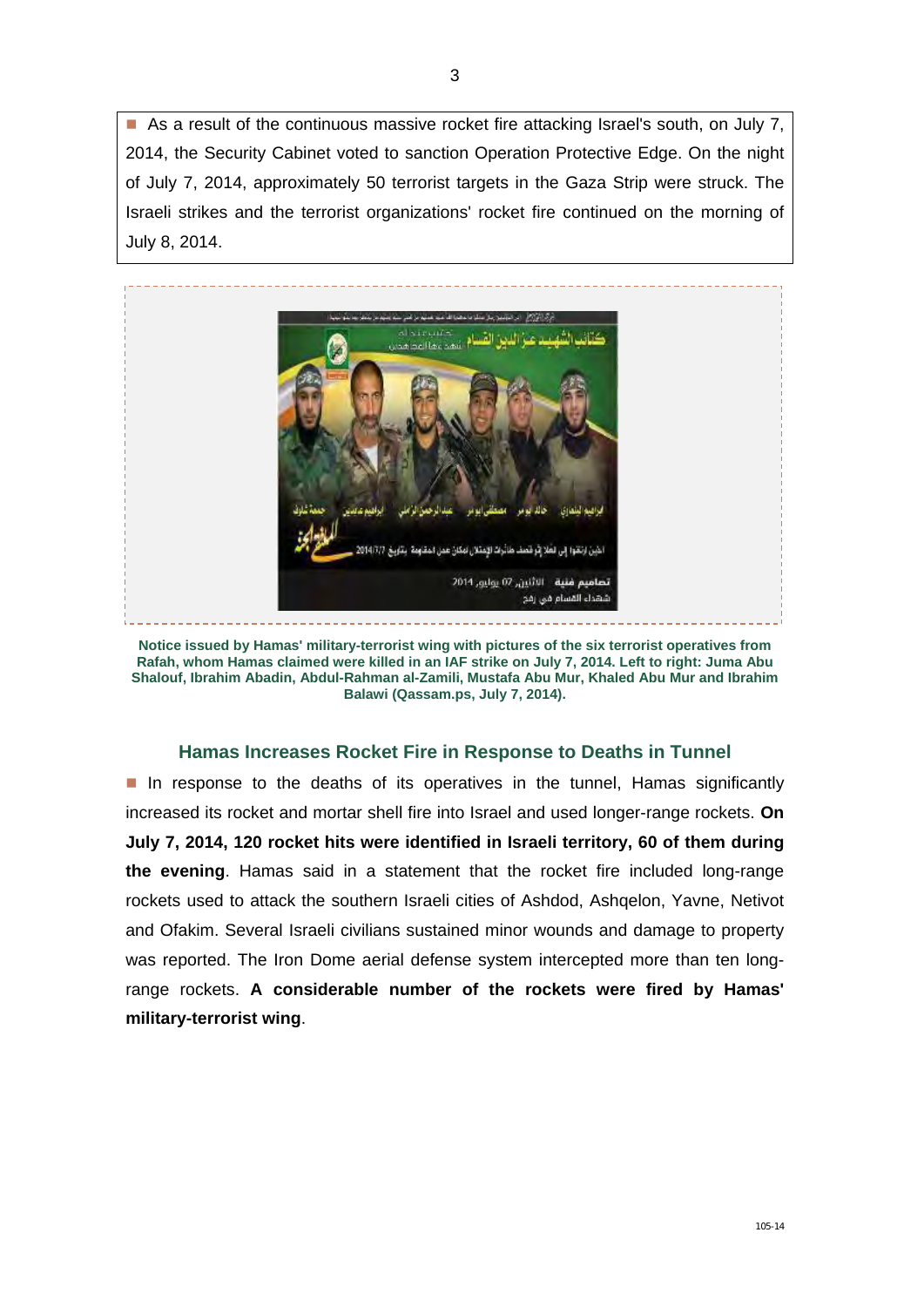

**The Izz al-Din al-Qassam Brigades claims responsibility for 35 rockets fired at Netivot, Ofakim, Ashqelon and Ashdod (Qassam.ps, July 7, 2014).** 

**Hamas spokesman Sami Abu Zuhri** posted a notice on his Facebook page in which he said that the rockets were a "natural reaction" to "Israeli crimes" against the Palestinians. He also said that Israel had to receive the message that Hamas would react and that the future would be worse (Facebook page of Sami Abu Zuhri, July 7, 2014). **Ahmed al-Mudallal**, a senior figure in the Palestinian Islamic Jihad (PIJ), said that the "resistance" [i.e., Palestinian terrorist organizations] in the Gaza Strip was fully prepared to deal with any Israeli aggression or new war against the Gaza Strip. He said that "equation of the struggle" between the "resistance" and the IDF had changed (Alresala.net, July 7, 2014). **Daoud Shihab**, PIJ spokesman, said that PIJ had announced a general mobilization to respond to "Israeli aggression" (Paltoday.ps, July 7, 2014).

#### **The Israeli Government Decides to Initiate Operation Protective Edge**

After the massive barrage of rockets and mortar shells from the Gaza Strip, which increased during July 7, 2014, the Security Cabinet held a meeting in the evening and voted to respond to the attacks (Operation Protective Edge). The Cabinet recommended preventive measures and strikes on the terrorists' infrastructure from the air, but that Israel not be drawn into more extensive action (Ynetnews.co.il, July 7, 2014).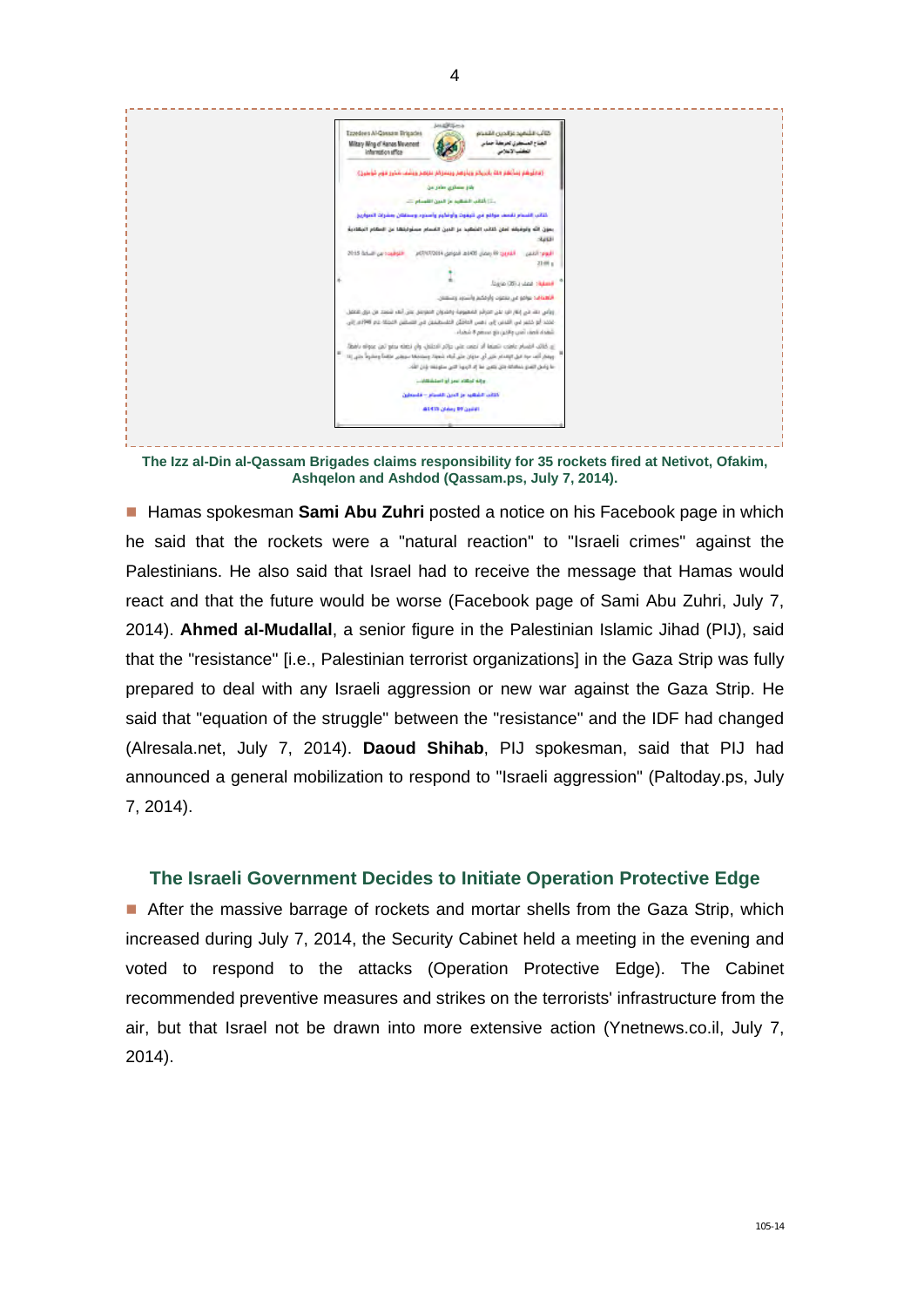

**Left: Remains of a rocket (Regional council in the western Negev, July 6, 2014). Right: Damage done to a chicken coop and fuel container by a rocket that hit the western Negev.** 

■ Israeli Minister of Defense Moshe Yaalon said that Israel was prepared for a **campaign against Hamas and that it would not end in a matter of days**. He said Hamas wanted to exact a price from the Israeli home front, and therefore patience was necessary and civilians would have to act accordingly. The IDF, he said, would continue its attacks and Hamas would pay a heavy price (Haaretz.co.il, July 8, 2014).

 **Following the government decision the IDF significantly increased its operational activities in the Gaza Strip**. On the night of July 7, 2014, IAF aircraft struck approximately 50 terrorist targets (IDF Spokesman, July 8, 2014), including:

- **Four houses of Hamas military-terrorist wing operatives** who had been involved in terrorist activities, including rocket and mortar shell fire into Israeli territory.
- **Batteries of rocket launchers and hidden launchers**.
- **Attack tunnel shafts**.
- **Training camps**.
- **Weapons storage sites**.

**According to the Palestinian media, the operatives whose houses were attacked** were **Iyad Sakik**, a senior Izz al-Din al-Qassam Brigades' rocket-launching operative who participated in rocket fire from Gaza City into Israel; **Abdallah Hshas**, a senior Izz al-Din al-Qassam Brigades' rocket-launching operative in Rafah, involved in the past in launching rockets and in the current round of escalation as well; **Samer Abu Daka**, senior Hamas military-terrorist wing operative from the town of Abasan east of Khan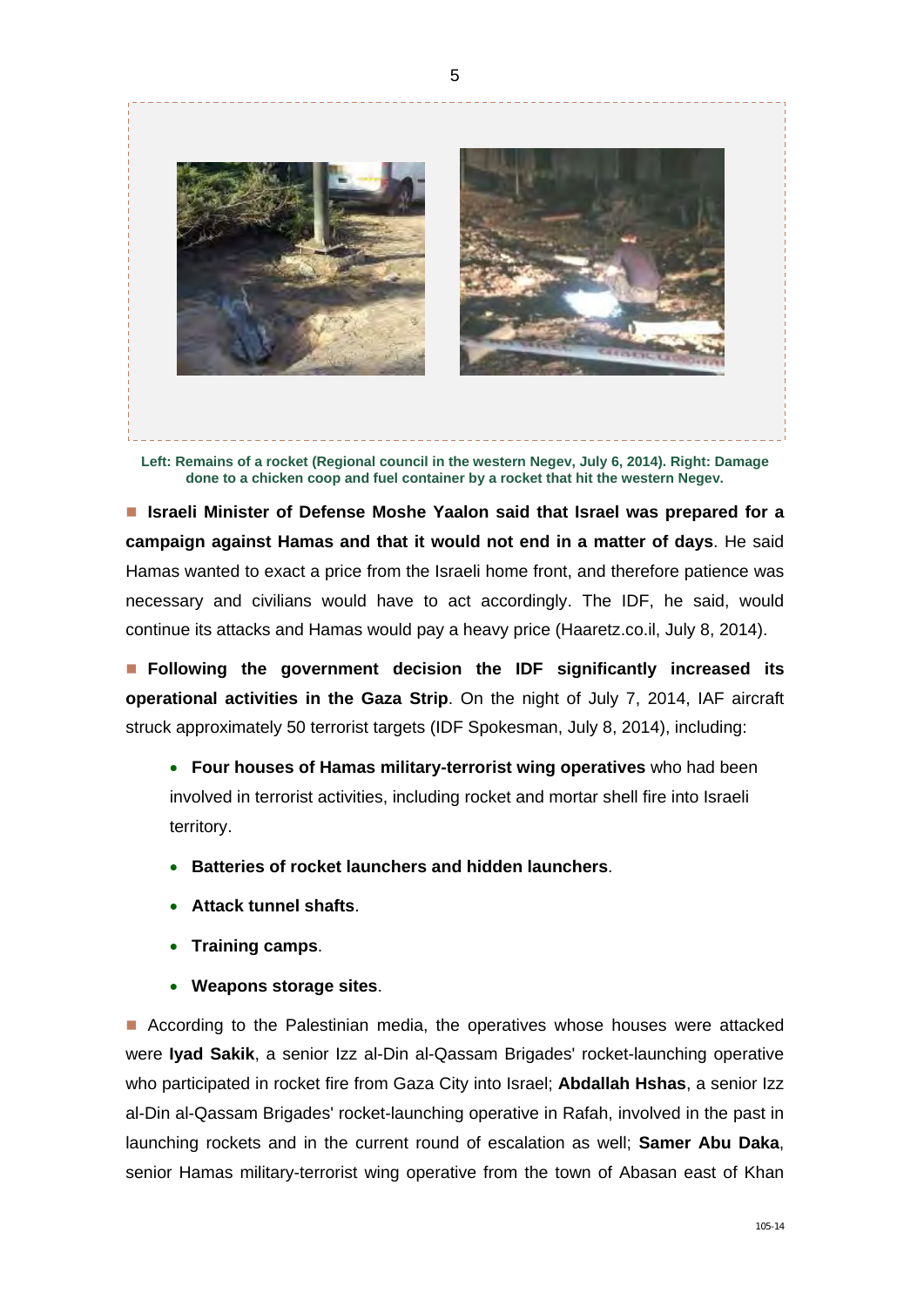Yunis (IDF Spokesman, July 8, 2014); and **Muhammad al-Abadllah (Abu Hafez),** from the village of Qarara, north of Khan Yunis. He is a Democratic Front for the Liberation of Palestine (DFLP) operative and chairman of the association of fuel station owners in the Gaza Strip (Alwatanvoice.com, July 8, 2014).



**Attacks on houses of Iyad Sakik and Muhammad Abdallah, Hamas terrorist operatives who were involved in firing rockets into Israeli (IDF Spokesman, July 8, 2014).** 

In response to the strikes on the houses of its operatives, Hamas' military-terrorist wing said in a statement that **the attacks had "crossed the red line."** If the IDF did not immediately stop attacking houses, Hamas, it warned, **would increase the range of its attacks and act "unexpectedly"** (Qassam.ps, July 8, 2014).

The IDF renewed its air strikes on the morning of July 8. At the same time, the terrorist organizations renewed their rocket and mortar shell fire into Israeli territory, including attacks on Ashdod and Ashqelon. So far (noon, July 8, 2014), **19 Palestinians have been killed in Israeli air strikes, at least 14 of whom were terrorist operatives, most of them from Hamas' military-terrorist wing**.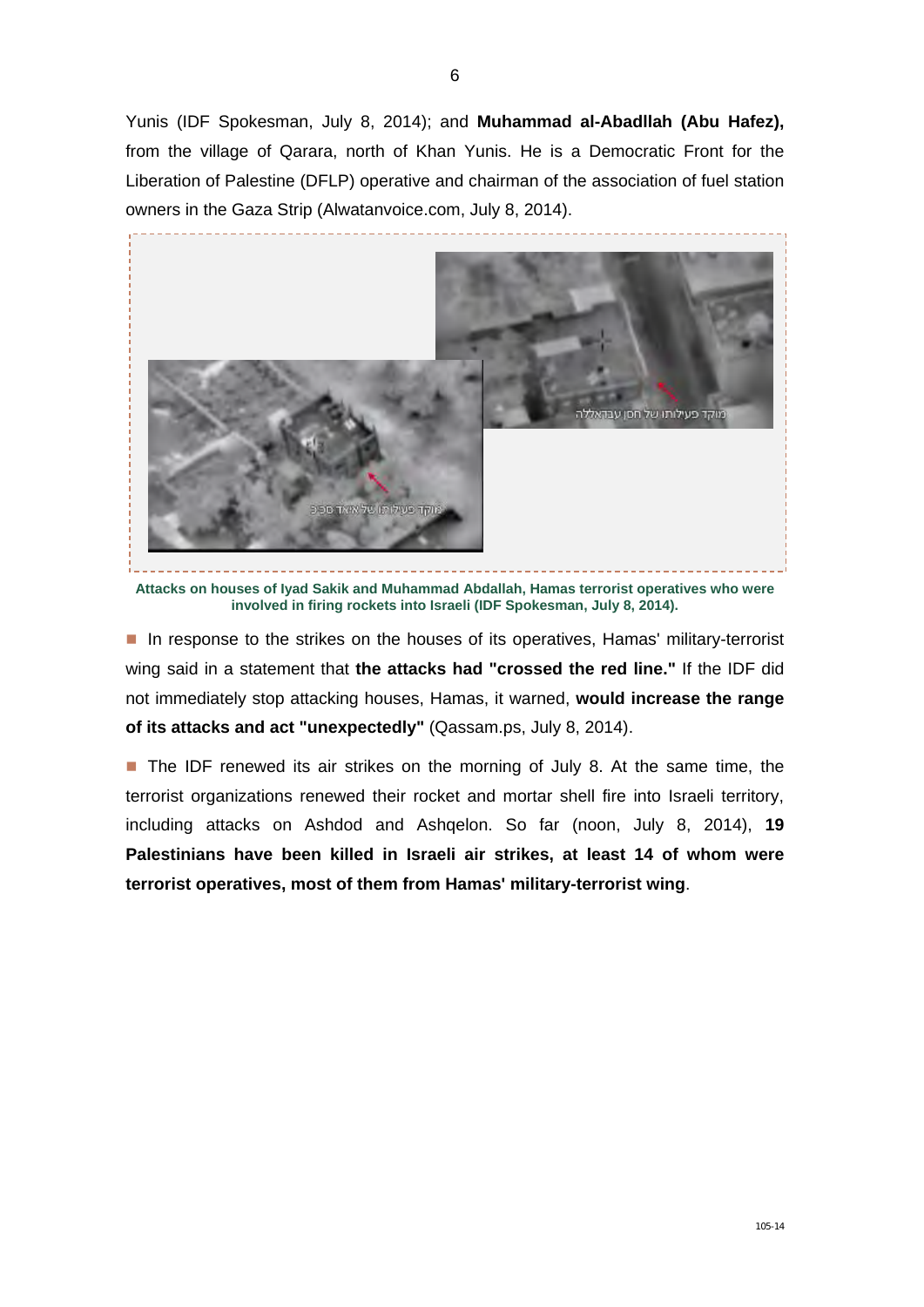

**The results of IAF strikes on terrorist targets in the Gaza Strip (Wafa.ps, July 3 and 6, 2014).**

## Escalation of Rocket Fire into Israel

#### **Weekly Summary**

■ Between July 2 and July 7, 2014, approximately 230 rocket hits were identified **in Israeli territory**, as well as **dozens of mortar shell hits**. Most of the rocket fire targeted the towns and villages near the Gaza Strip, **as well as the city of Sderot**, which had been singled out as focal target in the current stage of the escalation. Some of the rockets targeted the regions of **Ofakim** and **Netivot**. One rocket was fired at **Beersheba**, Israel's largest southern city, on July 5, 2014, the first time it had been attacked since Operation Pillar of Defense (November 2012). The Iron Dome aerial defense system intercepted many of the rockets. Several civilians suffered minor injures and damage to property was reported.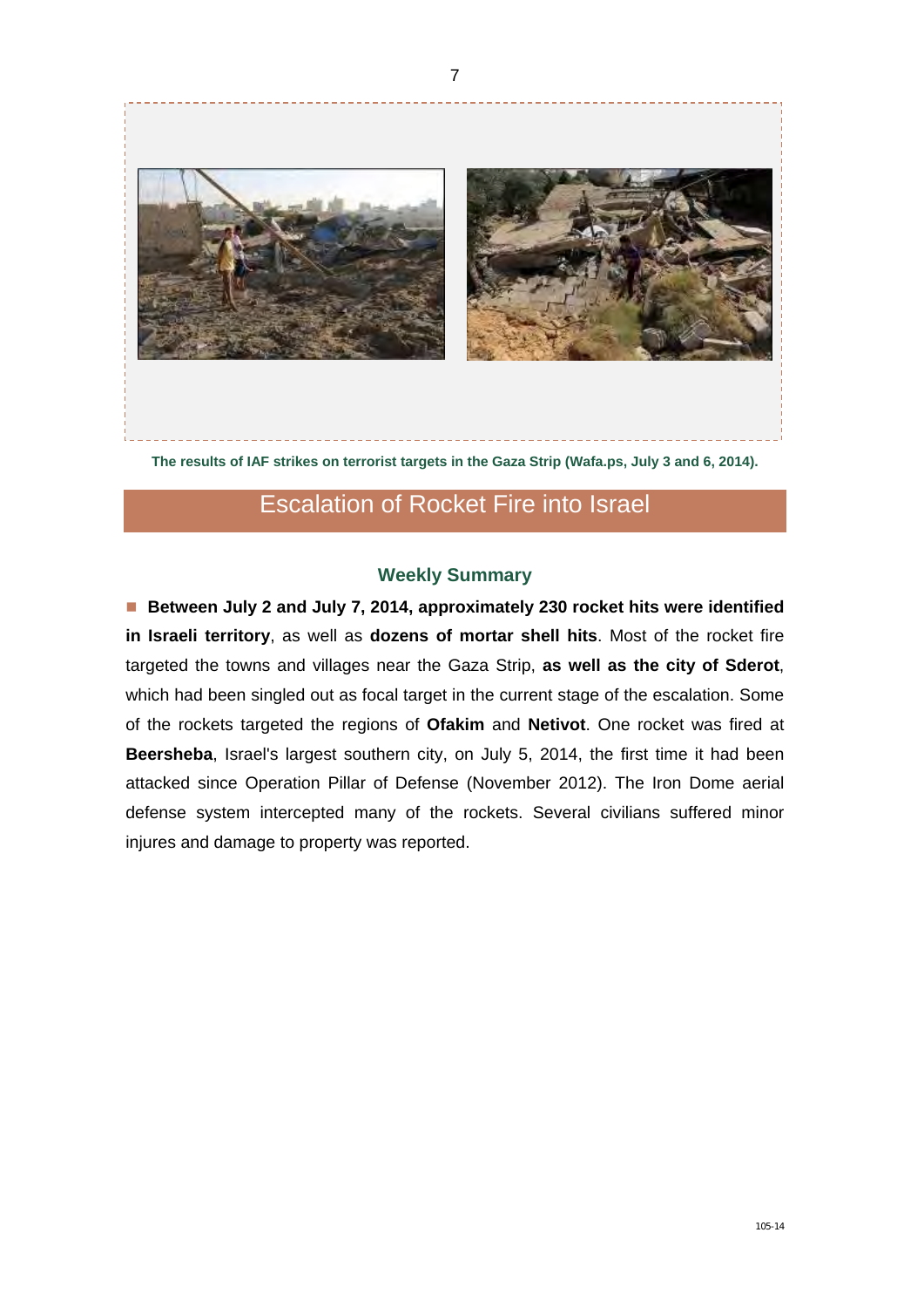

**Left: Damage to a house in Sderot (Photo: Sara Haziza for Tazpit.org.il, July 3, 2014). Right: Damage to a car (Western Negev regional council spokesperson, July 7, 2014).** 

■ For the first time since Operation Pillar of Defense, **Hamas participated in and claimed responsibility for rocket fire**. Other terrorist organizations claiming responsibility were the DFLP, the Popular Front for the Liberation of Palestine (PFLP), Fatah's Al-Aqsa Martyrs Brigades and others.



**Rocket Hits in Israeli Territory since June 1, 2013**<sup>2</sup>

 $\overline{a}$ 

 $2$  As of July 8, 2014. The statistics do not include mortar shell fire and rocket hits inside the Gaza Strip.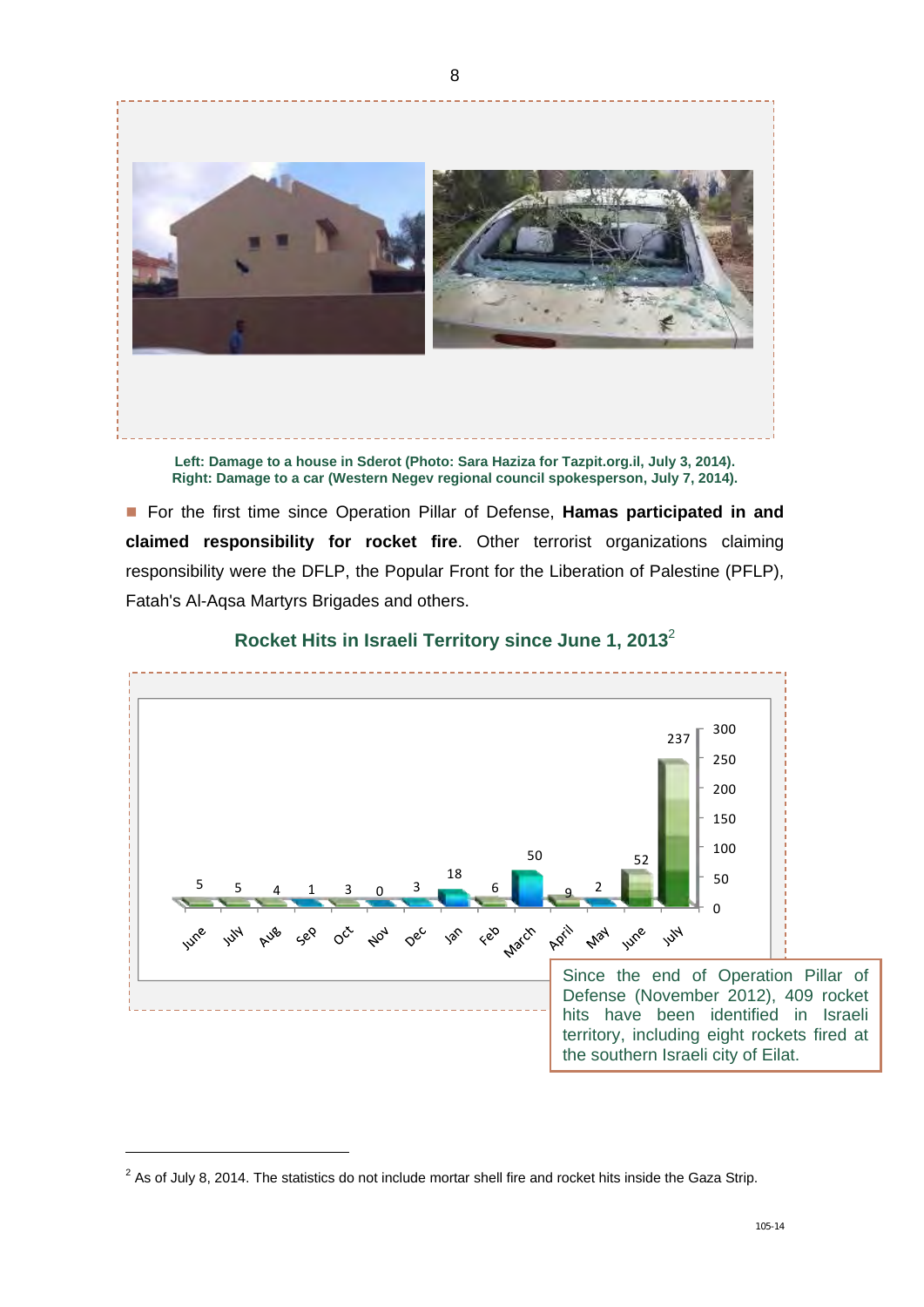

**Annual Distribution of Rocket Fire in Israel's South**<sup>3</sup>

### **Reactions in the Gaza Strip**

In the wake of the deterioration of security in the Gaza Strip, Palestinian sources reported that senior **Hamas leaders had gone underground,** fearing they would be attacked by Israel (Qudspress.com, July 3, 2014). According to the sources, no senior Hamas figure attended the demonstrations in the Gaza Strip, not among the demonstrators and not among the speakers (Qudspress.com, July 3, 2014).

 **Abu Obeida**, spokesman for Hamas' military-terrorist wing, held a press conference where he said that the campaign with Israel was "open." He said the previous campaigns had been "a walk in the park" compared with what could be expected now. He added that Israel's threats did not frighten Hamas but rather encouraged it to continue its deployment and prepare additional targets (which he called a "bank of targets") (Al-Aqsa, July 3, 2014). Hamas sources posted propaganda videos on YouTube with threats intended to frighten the Israeli population – for example, **a call to the "settlers" in Beersheba (Note: All Israelis are called "settlers" by Hamas) to flee "before it is too late"** (YouTube, July 5, 2014).

 $\overline{a}$ 

 $3$  The statistics do not include mortar shell fire.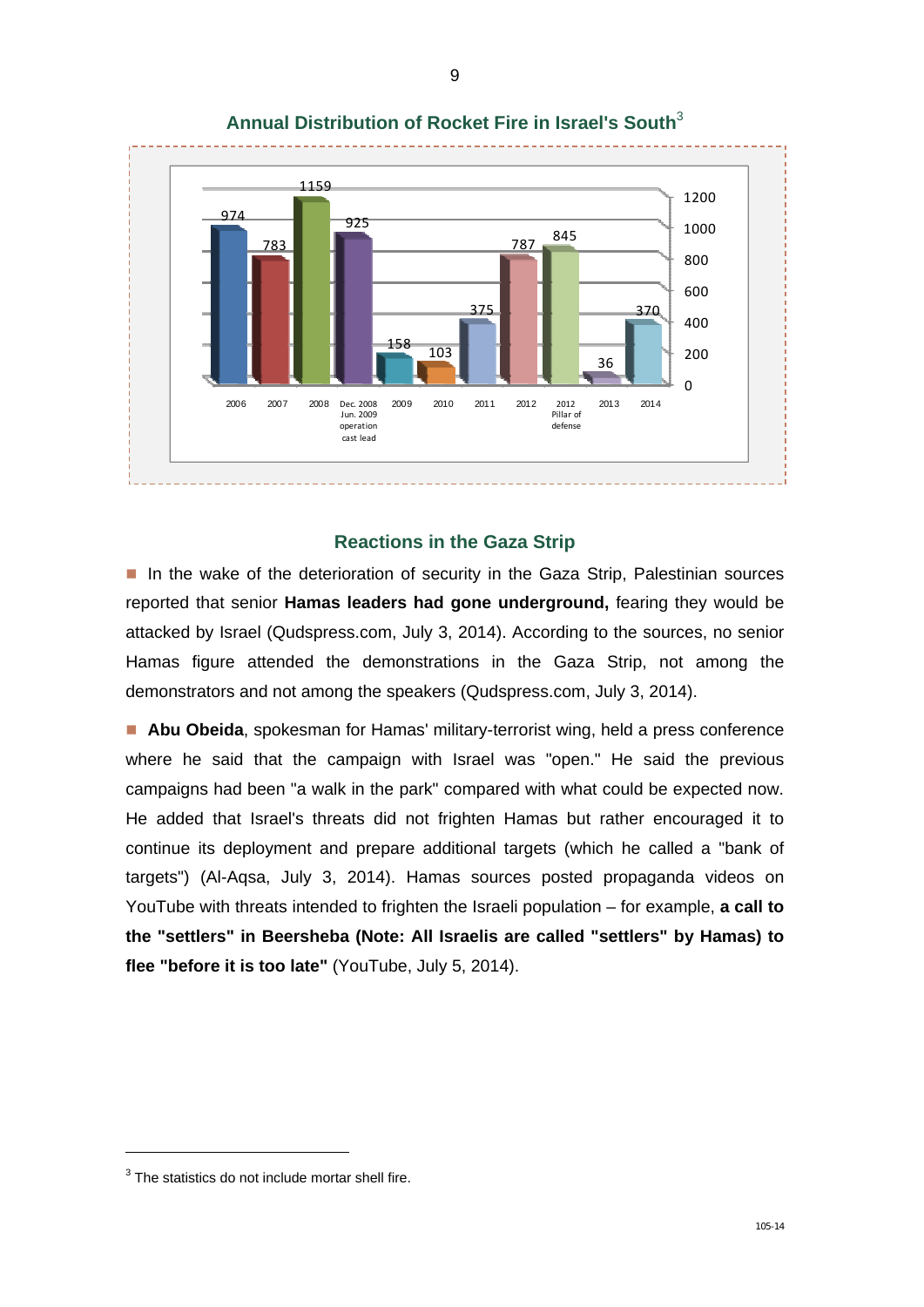

**Left: A video of a location for the manufacture of long-range rockets. Right: A Hamas video warning the residents of Beersheba to flee "Before it is too late" (YouTube, July 5, 2014).** 

**The union of Hamas-affiliated newspapermen** appealed to the media in the Gaza Strip **not to photograph or publish information** about the rocket fire carried out by the military wings of the various organizations. The request was made, they said, to keep the organizations from playing into the hands of Israeli propaganda (Alaqsavoice.ps, July 8, 2014). In ITIC assessment, the call was the result of lessons Hamas learned during Operation Pillar of Defense. During the operation Israel published pictures of rocket and mortar shells being launched, proving they used the Gazan civilian population as human shields.



**Hamas threats. Left: Abu Obeida, Izz al-Din al-Qassam Brigades spokesman. Right: Izz al-Din al-Qassam Brigades notice threatening Israel (Qassam.ps, July 7, 2014). "All [Israeli] cities are close to Gaza"**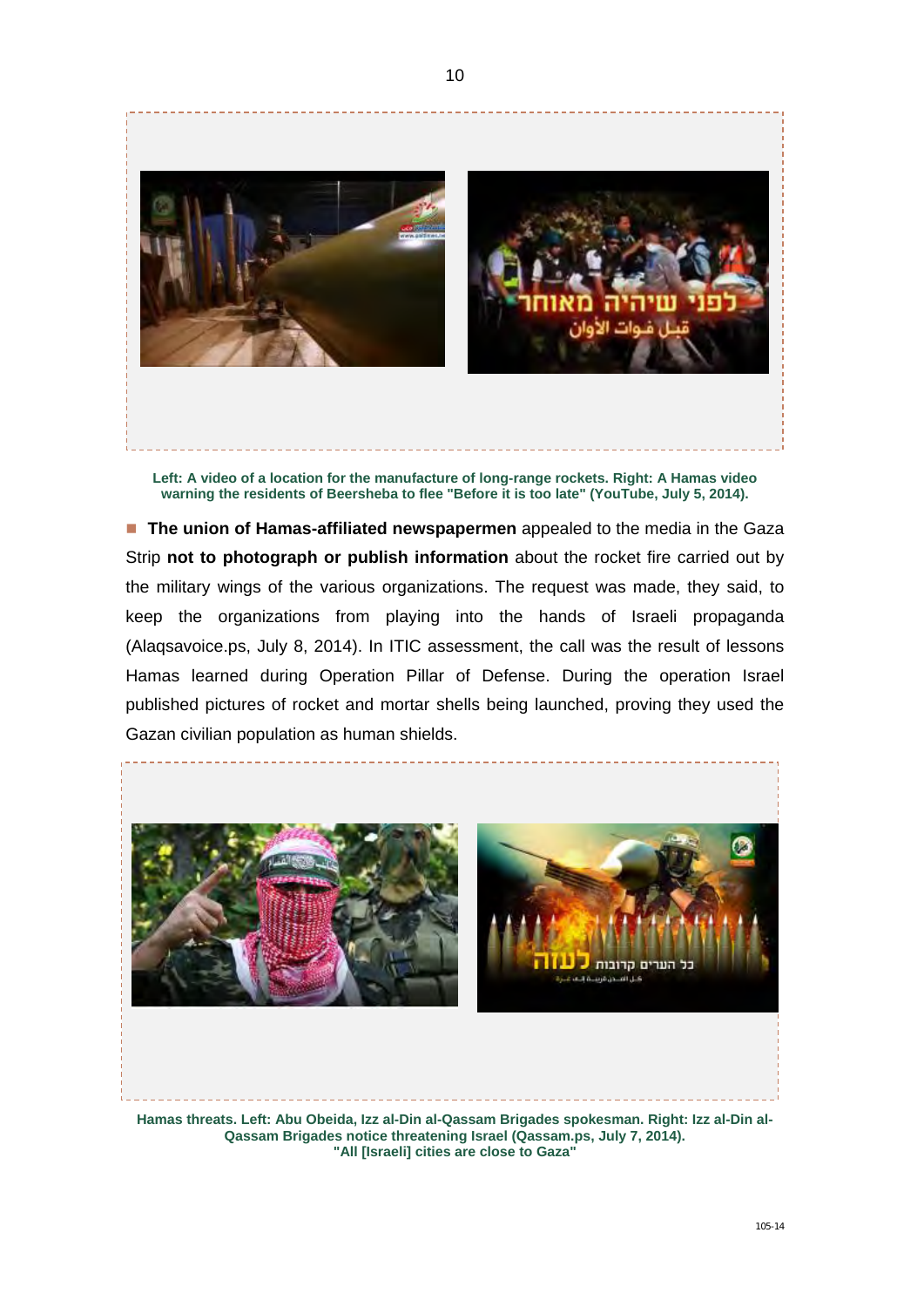### Judea and Samaria

#### **Israelis Murder a Palestinian Boy**

Before dawn on July 2, 2014, hours after the funeral of the three Israeli youths who were abducted and murdered in Gush Etzion, the burned body of a Palestinian boy was found in the woods in the neighborhood of Har Nof in west Jerusalem. The boy was **Muhammad Abu Khdeir**, 16, from Beit Hanina, who had been abducted earlier in Shuafat, north of Jerusalem. An autopsy was performed at the forensic medical facility in Abu Kabir (south Tel Aviv) in the presence of a Palestinian doctor (Maannews.net, July 3, 2014). The results of the autopsy indicated that the had been burned to death.



#### **Muhammad Abu Khdeir**

■ Four days later **Israeli police arrested six Israeli youths, aged 16 to 22, on suspicion of murder**. According to the Israeli media, interrogation revealed that the murder was premeditated and that the previous day the accused had tried to abduct a nine year-old boy walking in the street in Beit Hanina with his mother and brother. The mother fought them off and the child ran away. The following day they went to the same spot, abducted Muhammad Abu Khdeir and murdered him.

 **Israeli Prime Minister Benyamin Netanyahu** told Hussein Abu Khdeir, the boy's father, that "**I would like to express my outrage** and that of the citizens of Israel over the reprehensible murder of your son. We acted immediately **to apprehend the murderers**. We will bring them to trial and they will be dealt with to the fullest extent of the law. We denounce all brutal behavior; the murder of your son is abhorrent and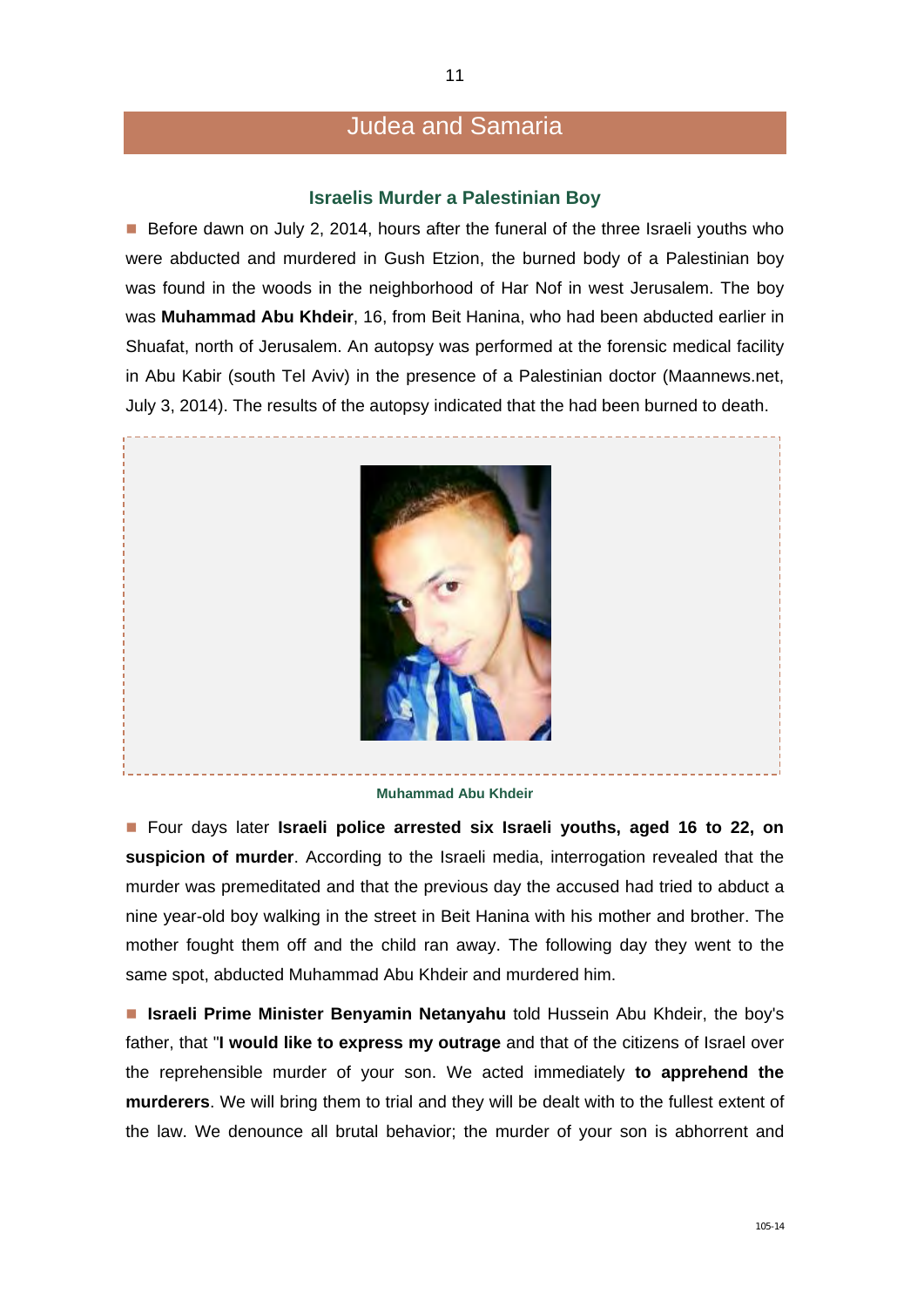cannot be countenanced by any human being<sup>"4</sup> (Prime minister's website, July 7, 2014).

**Defense Minister Moshe Yaalon** said that he was ashamed and shocked by the murder. He said the murderers were degenerates and did not represent the Jewish people and its values, and that **they would be treated as terrorists**. He added that Israel would not permit Jewish terrorists to destroy the fabric of society between the various communities and harm the innocent simply because they were Arabs (Facebook page of Moshe Yaalon, July 6, 2014).

#### **Riots Following the Murder**

**Following the murder, riots broke out between Palestinians and Israeli security** forces. The confrontations began in front of the boy's house in Beit Hanina and spread to the Shuafat refugee camp in east Jerusalem. Rioters set garbage cans on fire and torched stations of Jerusalem's light rail public transportation system. Its route was blocked by Palestinian rioters who threw stones and IEDs at the Israeli security forces. In the wake of the riots all the entrances of Beit Hanina were closed off and the Palestinians declared a general strike.

After a short period of calm, on the afternoon of Friday, July 4, 2014, the riots recommenced following the boy's funeral. There were riots in all the neighborhoods of east Jerusalem. Scores of rioters threw rocks, Molotov cocktails, detonators and fireworks at the Israeli security forces. The police responded with riot control measures. Several dozen Palestinians were injured, as were several policemen. Dozens of Palestinians were detained. During the riots Palestinians tried to destroy Shuafat's local infrastructure, and even tried to destroy the electricity poles providing power for the light rail public transportation system.

-

<sup>4</sup> http://www.pmo.gov.il/English/MediaCenter/Spokesman/Pages/spokesAbuHdir070714.aspx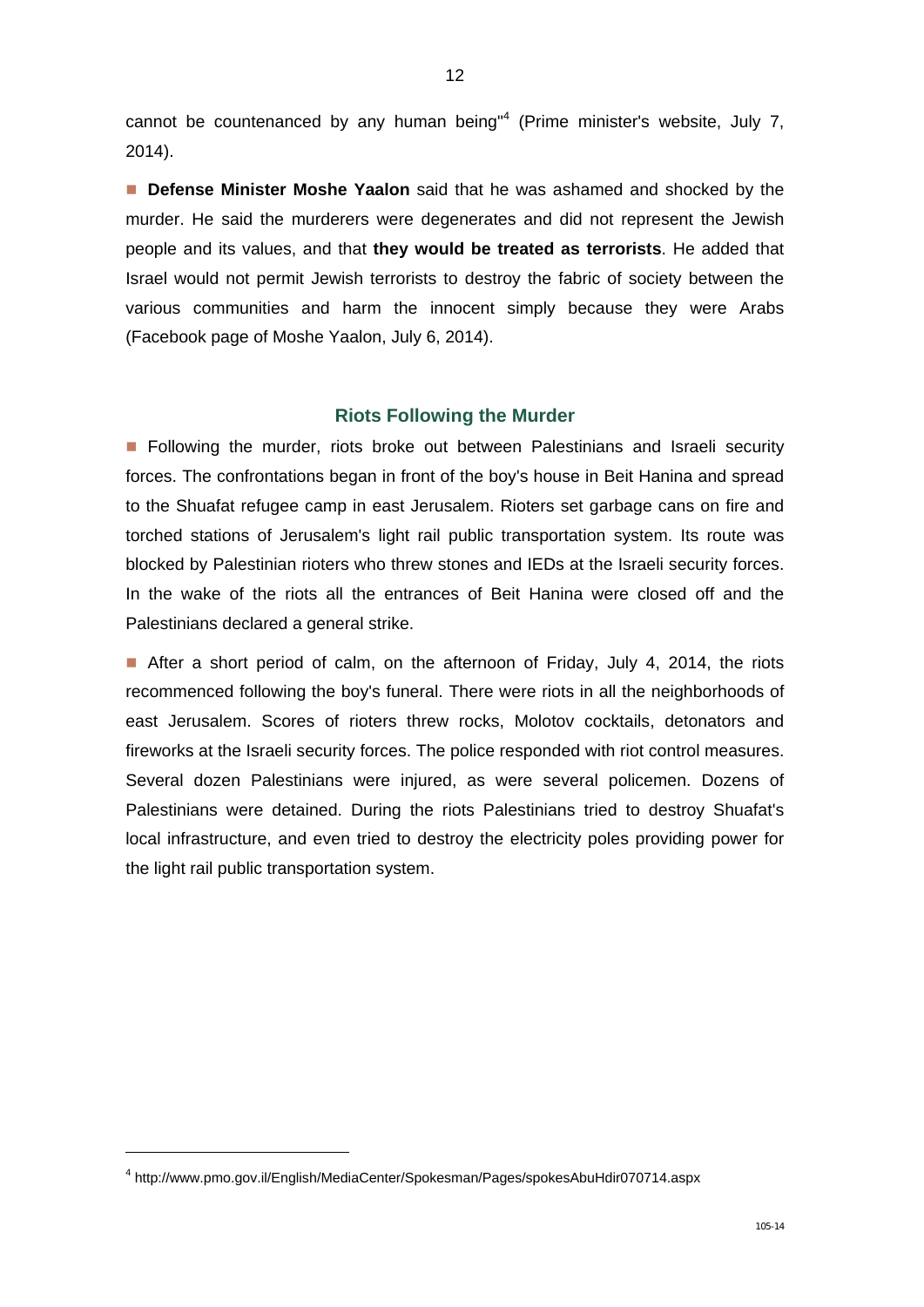



**Riots in Jerusalem (Wafa.ps, June 5, 2014).** 

**The protest riots spread to the northern Israeli Arab communities of Wadi Ara and** Nazareth, the villages in the Meshulash (the southeast Sharon plain in the central part of Israel) and the Western Galilee. Rioters blocked roads, set tires on fire, threw stones and confronted the security forces with violence.

#### **Mahmoud Abbas' Response**

 In a conversation with the father of the boy, **Mahmoud Abbas** said that "the cowardly, disgraceful crime" would be seriously monitored and its perpetrators would be brought to trial (Al-ayyam.com, July 3, 2014). He said that if Israel wanted peace it had to prosecute those who had committed the murder and put an end to the settlement project. He asked Israeli Prime Minister Benyamin Netanyahu to condemn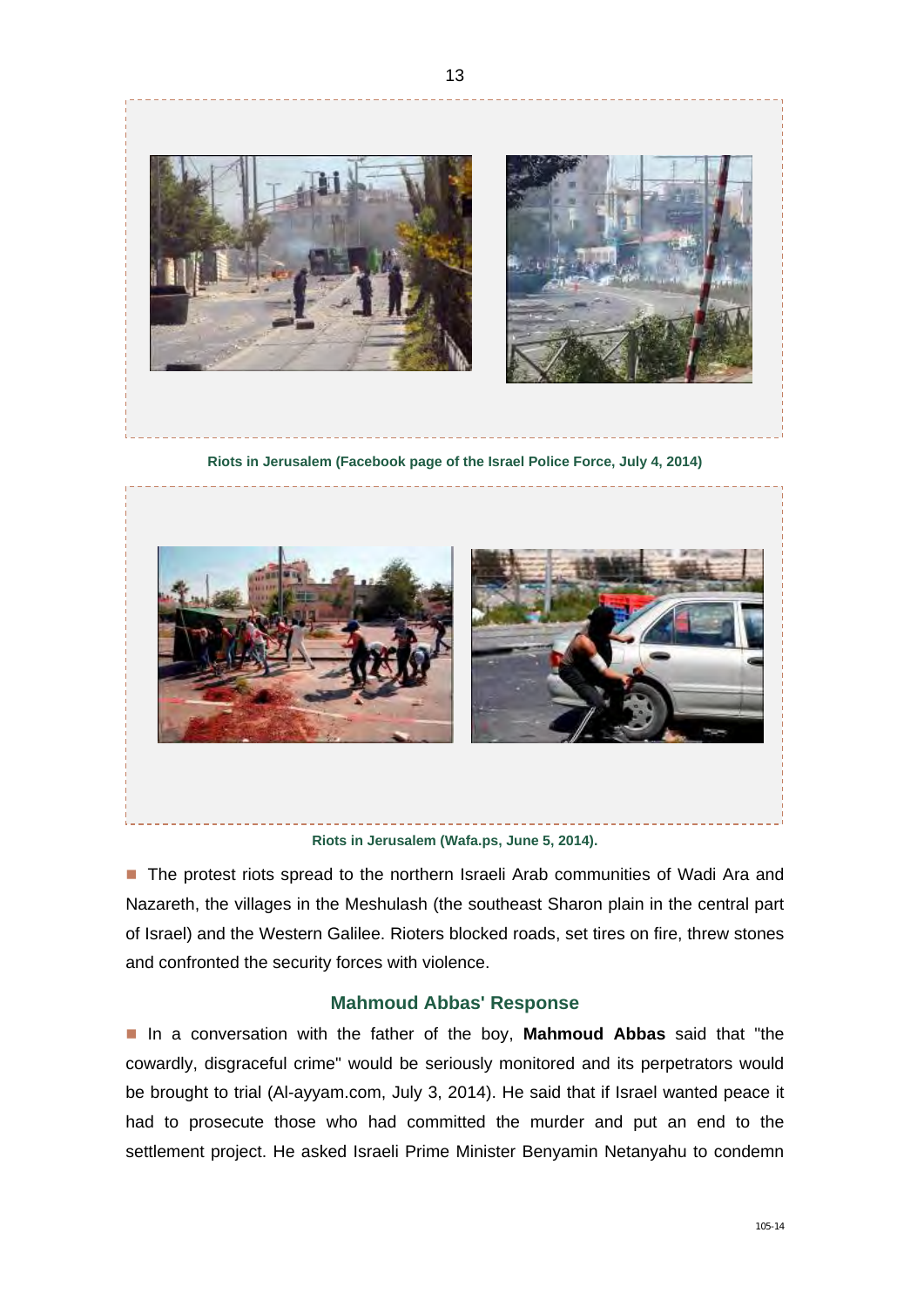the abduction as the Palestinians had condemned the abduction and murder of the three youths in Gush Etzion (Al-ayyam.com, July 3, 2014).



**Muhammad Abu Khdeir's parents meet with Mahmoud Abbas in Ramallah (Wafa.ps, July 7, 2014).** 

**E** Mahmoud Abbas gave Robert Serry, the UN envoy to the Middle East, a communiqué for Secretary General Ban-ki Moon. In it he demanded the formation of an international committee to investigate Israel's so-called "terrorist crimes" against the Palestinian people, including the burning of the boy from Shuafat (Al-ayyam.com, July 7, 2014)

#### **Strong Anti-Israeli Incitement Follows the Murder of the Boy**

After the death of Muhammad Abu Khdeir, the Palestinian media was flooded with strong **anti-Semitic** anti-Israeli sentiments. For example, **Wassam Afifa**, editor-in-chief of Hamas' *Al-Risala*, wrote that the murder of the boy reminded him of the Jewish custom to use the blood of children in preparing matzos for the Passover holiday, in the spirit of the blood libel of the Middle Ages (Al-Risala, July 3, 2014).

 One of Hamas' websites posted notices with anti-Israeli incitement which had anti-Semitic themes, among them Israeli flags with swastikas instead of the Star of David, as well as ultra-Orthodox Jews dancing around the burning body of the boy. The Arabic reads "Zionist settlers abducted, tortured, killed and burned the Jerusalem child Muhammad Abu Khdeir on the morning of Wednesday, 2/7/14." The English reads "Don't burn our boys" (Palestine-info.info, July 6, 2014).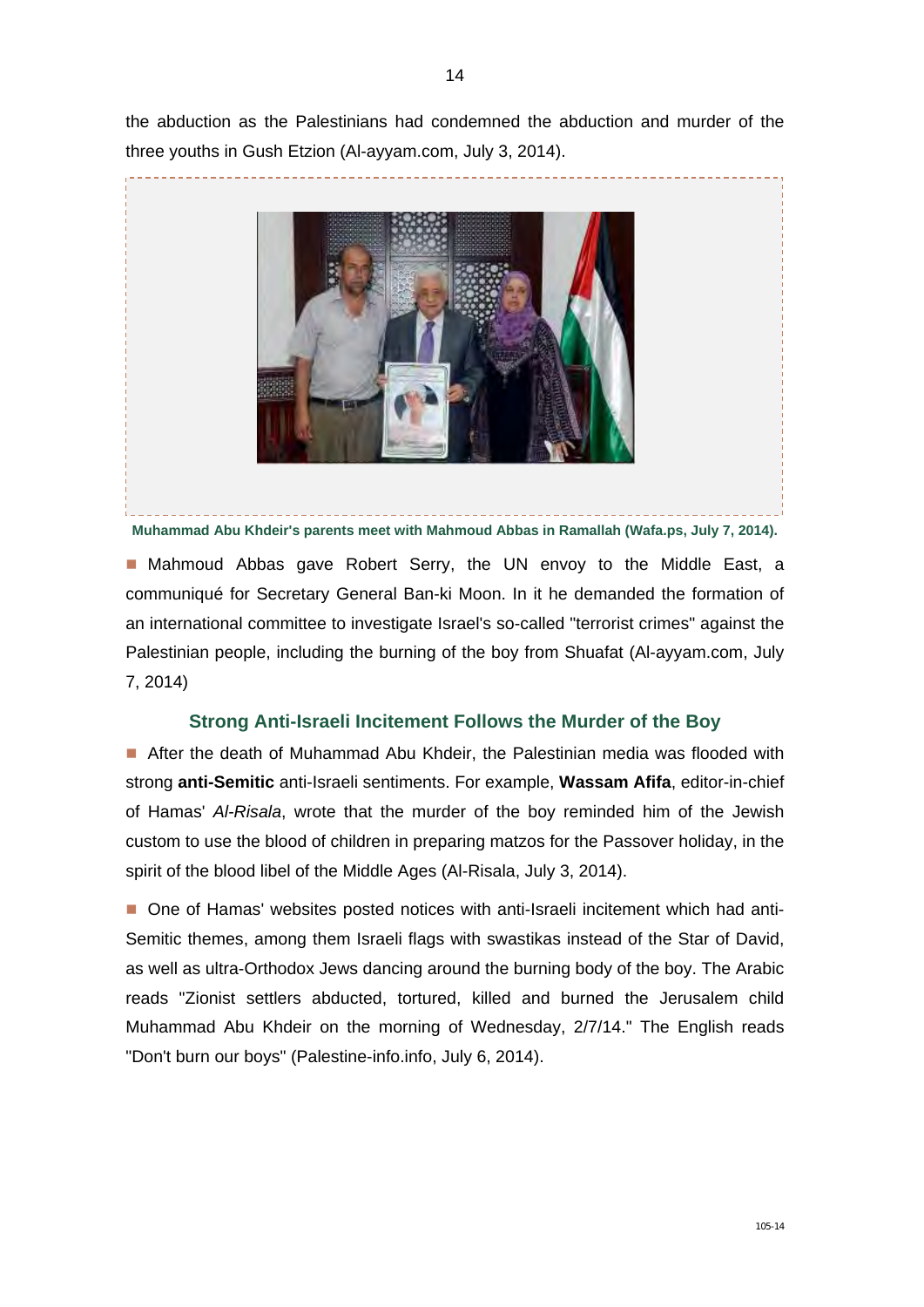

**Inflammatory notices with anti-Semitic themes posted on the Internet by Hamas after the murder of the Arab boy in east Jerusalem (Palestine-info.info, July 6, 2014)** 



**A flag with a Nazi swastika flies in Beit Umar, near Hebron (Photo by Avraham Weiss for Tazpit.org.il, July 6, 2014).** 

#### **Report of Terrorist Attacks, June 2014**

■ According to the monthly report of the Israel Security Agency for June 2014 (ISA website), there was a slight decrease in the number of terrorist attacks carried out in Judea and Samaria, compared with the previous month. A total of 100 attacks were carried out in Judea, Samaria and Jerusalem (compared with 105 in May 2014). There were 89 terrorist attacks in Judea and Samaria (compared with 98 in May) and 11 in Jerusalem (similar to the previous month).

■ The most prominent terrorist attack was the abduction and murder of the three youths. In addition, most of the attacks involved Molotov cocktails (71 attacks) 23